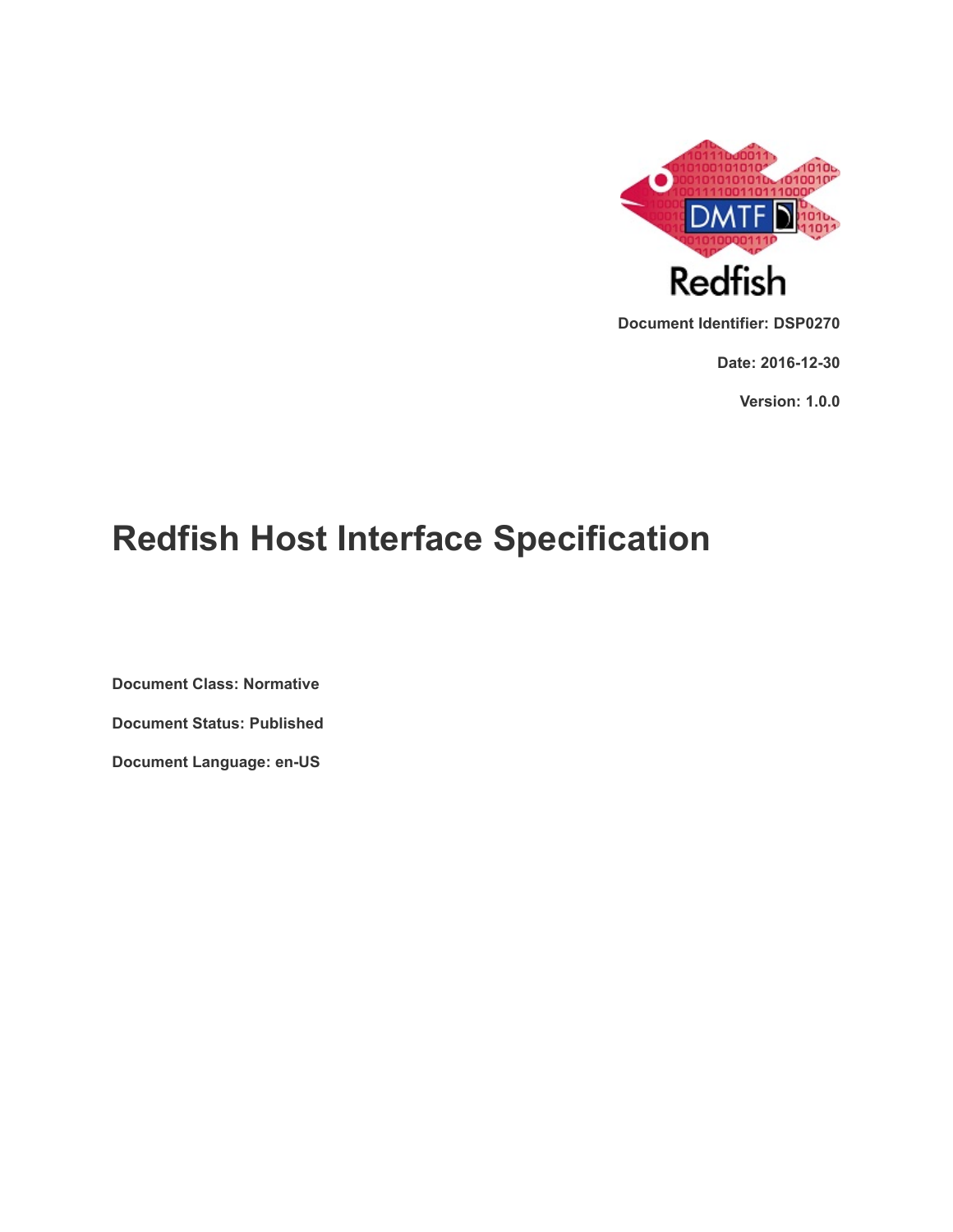#### Copyright Notice

Copyright © 2014-2016 Distributed Management Task Force, Inc. (DMTF). All rights reserved.

DMTF is a not-for-profit association of industry members dedicated to promoting enterprise and systems management and interoperability. Members and non-members may reproduce DMTF specifications and documents, provided that correct attribution is given. As DMTF specifications may be revised from time to time, the particular version and release date should always be noted.

Implementation of certain elements of this standard or proposed standard may be subject to third party patent rights, including provisional patent rights (herein "patent rights"). DMTF makes no representations to users of the standard as to the existence of such rights, and is not responsible to recognize, disclose, or identify any or all such third party patent right, owners or claimants, nor for any incomplete or inaccurate identification or disclosure of such rights, owners or claimants. DMTF shall have no liability to any party, in any manner or circumstance, under any legal theory whatsoever, for failure to recognize, disclose, or identify any such third party patent rights, or for such party's reliance on the standard or incorporation thereof in its product, protocols or testing procedures. DMTF shall have no liability to any party implementing such standard, whether such implementation is foreseeable or not, nor to any patent owner or claimant, and shall have no liability or responsibility for costs or losses incurred if a standard is withdrawn or modified after publication, and shall be indemnified and held harmless by any party implementing the standard from any and all claims of infringement by a patent owner for such implementations.

For information about patents held by third-parties which have notified the DMTF that, in their opinion, such patent may relate to or impact implementations of DMTF standards, visit [http://www.dmtf.org/about/](http://www.dmtf.org/about/policies/disclosures.php) [policies/disclosures.php.](http://www.dmtf.org/about/policies/disclosures.php)

This document's normative language is English. Translation into other languages is permitted.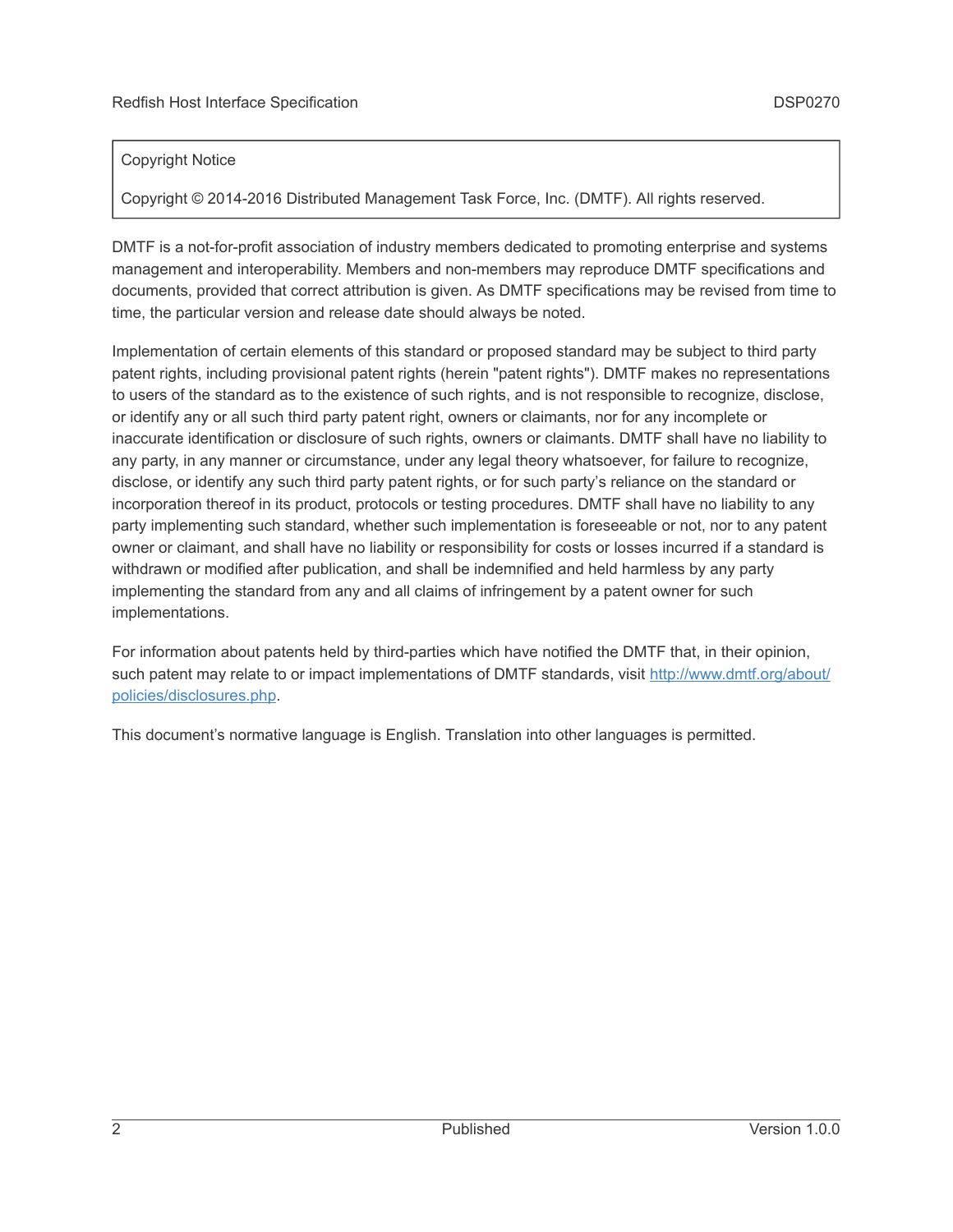#### **CONTENTS**

| 8.2. Table-1: SMBIOS Type 42 Struct Definition for Redfish Host Interfaces  12  |  |
|---------------------------------------------------------------------------------|--|
|                                                                                 |  |
|                                                                                 |  |
|                                                                                 |  |
|                                                                                 |  |
|                                                                                 |  |
| 9.1. Credential Generation and Management for Use by Firmware and OS kernel  16 |  |
| 9.2. Security Considerations for Protecting Auto-generated Credentials 16       |  |
|                                                                                 |  |
|                                                                                 |  |
|                                                                                 |  |
|                                                                                 |  |
|                                                                                 |  |
|                                                                                 |  |
|                                                                                 |  |
|                                                                                 |  |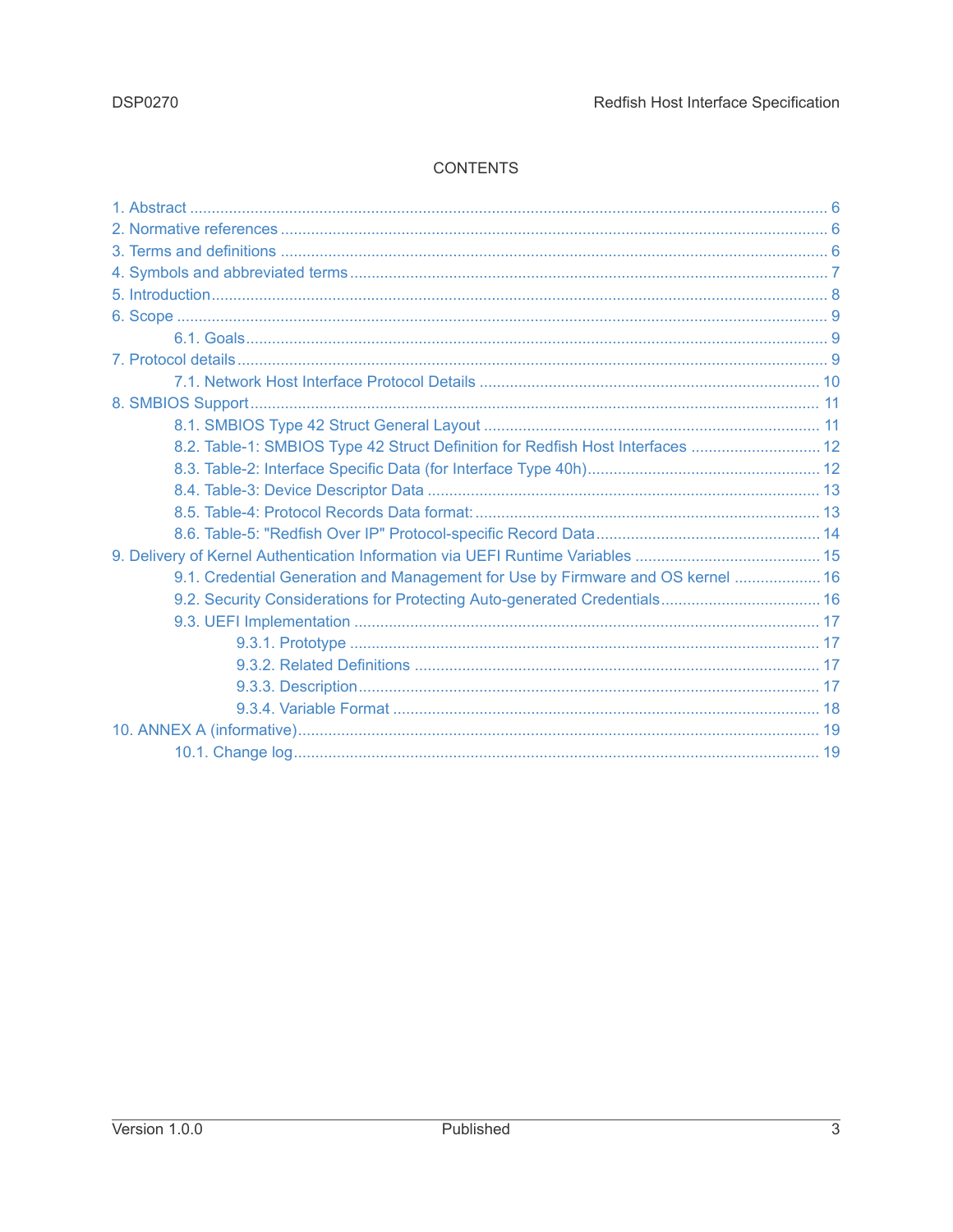# **Foreword**

The Redfish Host Interface Specification was prepared by the Scalable Platforms Management Forum of the DMTF.

DMTF is a not-for-profit association of industry members dedicated to promoting enterprise and systems management and interoperability. For information about the DMTF, see [http://www.dmtf.org.](http://www.dmtf.org)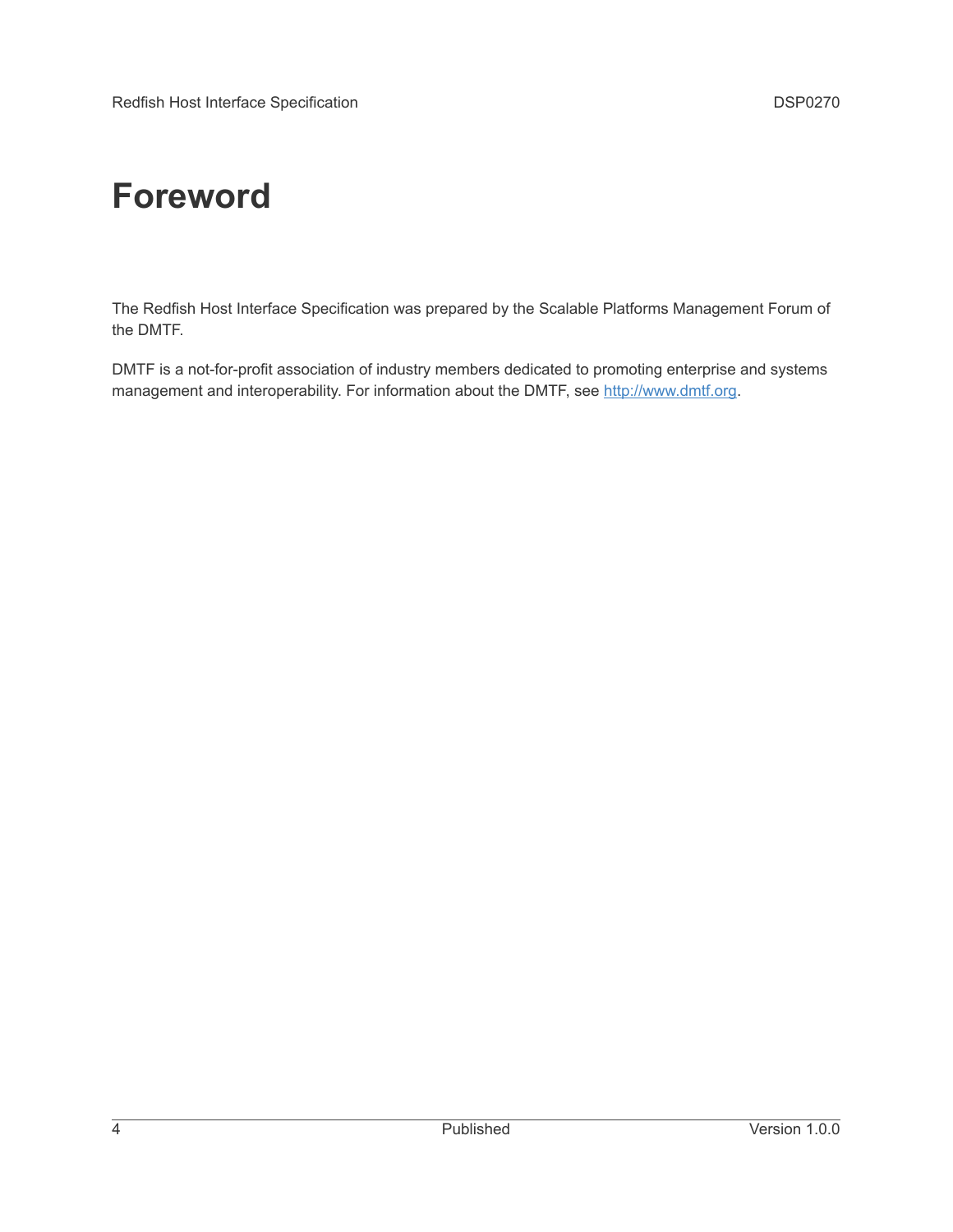# **Acknowledgments**

The DMTF acknowledges the following individuals for their contributions to this document:

- Jeff Autor Hewlett Packard Enterprise
- Jeff Bobzin Insyde Software Corp
- Patrick Caporale Lenovo
- Phil Chidester Dell Inc.
- Chris Davenport Hewlett Packard Enterprise
- Samer El-Haj-Mahmoud Lenovo
- Jeff Hilland Hewlett Packard Enterprise
- John Leung Intel Corporation
- Edward Newman Hewlett Packard Enterprise
- Michael Raineri Dell Inc.
- Hemal Shah Broadcom Limited
- Paul Vancil Dell Inc.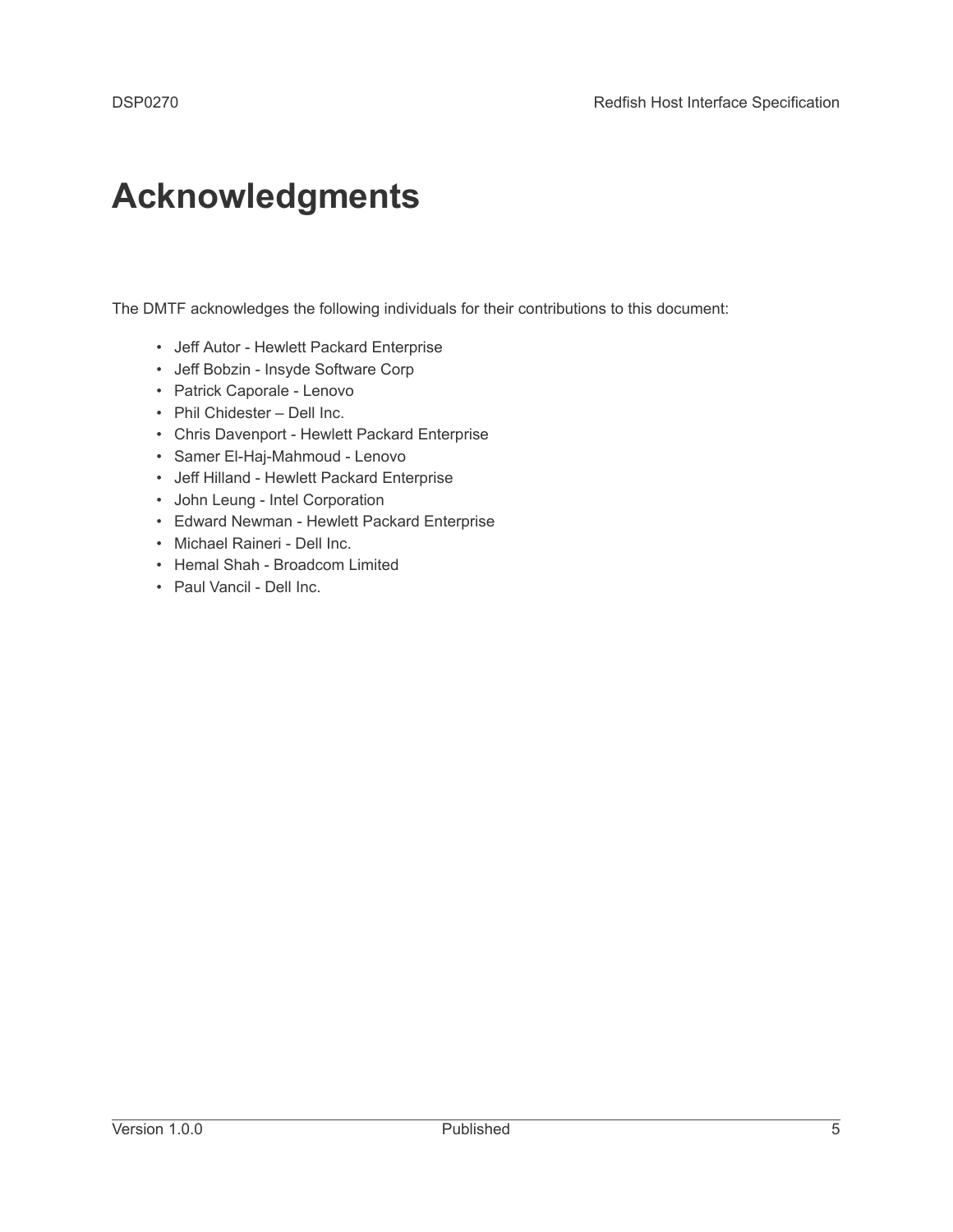## <span id="page-5-0"></span>**1. Abstract**

This specification defines functional requirements for Redfish Host Interfaces. In the context of this document, the term "host interface" refers to interfaces that can be used by software running on a computer system to access the Redfish Service that is used to manage that computer system.

The target audience for this specification is system manufacturers that are providing Redfish Host Interfaces within computer systems, system and component manufactures that are providing devices or firmware that include or support Redfish Host interfaces, and system firmware and software writers that are creating software or firmware that uses Redfish Host Interfaces .

## <span id="page-5-1"></span>**2. Normative references**

<span id="page-5-3"></span>The following referenced documents are indispensable for the application of this document. For dated or versioned references, only the edition cited (including any corrigenda or DMTF update versions) applies. For references without a date or version, the latest published edition of the referenced document (including any corrigenda or DMTF update versions) applies.

- DMTF DSP0134 System Management BIOS Reference Specification (SMBIOS), [http://www.dmtf.org/sites/default/files/standards/documents/DSP0134\\_3.0.pdf](http://www.dmtf.org/sites/default/files/standards/documents/DSP0134_3.0.0.pdf)
- DMTF DSP0239 Management Component Transport Protocol (MCTP) IDs and Codes, Version 1.4, [http://www.dmtf.org/sites/default/files/standards/documents/DSP0239\\_1.4.pdf](http://www.dmtf.org/sites/default/files/standards/documents/DSP0239_1.4.0.pdf)
- DMTF DSP0266 Redfish Scalable Platforms Management API Specification, [http://www.dmtf.org/sites/default/files/standards/documents/DSP0266\\_1.0.pdf](http://www.dmtf.org/sites/default/files/standards/documents/DSP0266_1.0.pdf)
- ISO/IEC Directives, Part 2 Rules for the structure and drafting of International Standards, <http://isotc.iso.org/livelink/livelink.exe?func=ll&objId=4230456&objAction=browse&sort=subtype>
- UEFI Unified Extensible Firmware Interface Specification (UEFI), Version 2.6, [http://www.uefi.org/sites/default/files/resources/UEFI Spec 2\\_6.pdf](http://www.uefi.org/sites/default/files/resources/UEFI%20Spec%202_6.pdf)

## <span id="page-5-2"></span>**3. Terms and definitions**

In this document, some terms have a specific meaning beyond the normal English meaning. Those terms are defined in this clause.

The terms "shall" ("required"), "shall not", "should" ("recommended"), "should not" ("not recommended"), "may", "need not" ("not required"), "can" and "cannot" in this document are to be interpreted as described in ISO/IEC Directives, Part 2, Annex H. The terms in parenthesis are alternatives for the preceding term, for use in exceptional cases when the preceding term cannot be used for linguistic reasons. Note that ISO/IEC Directives, Part 2, Annex H specifies additional alternatives. Occurrences of such additional alternatives shall be interpreted in their normal English meaning.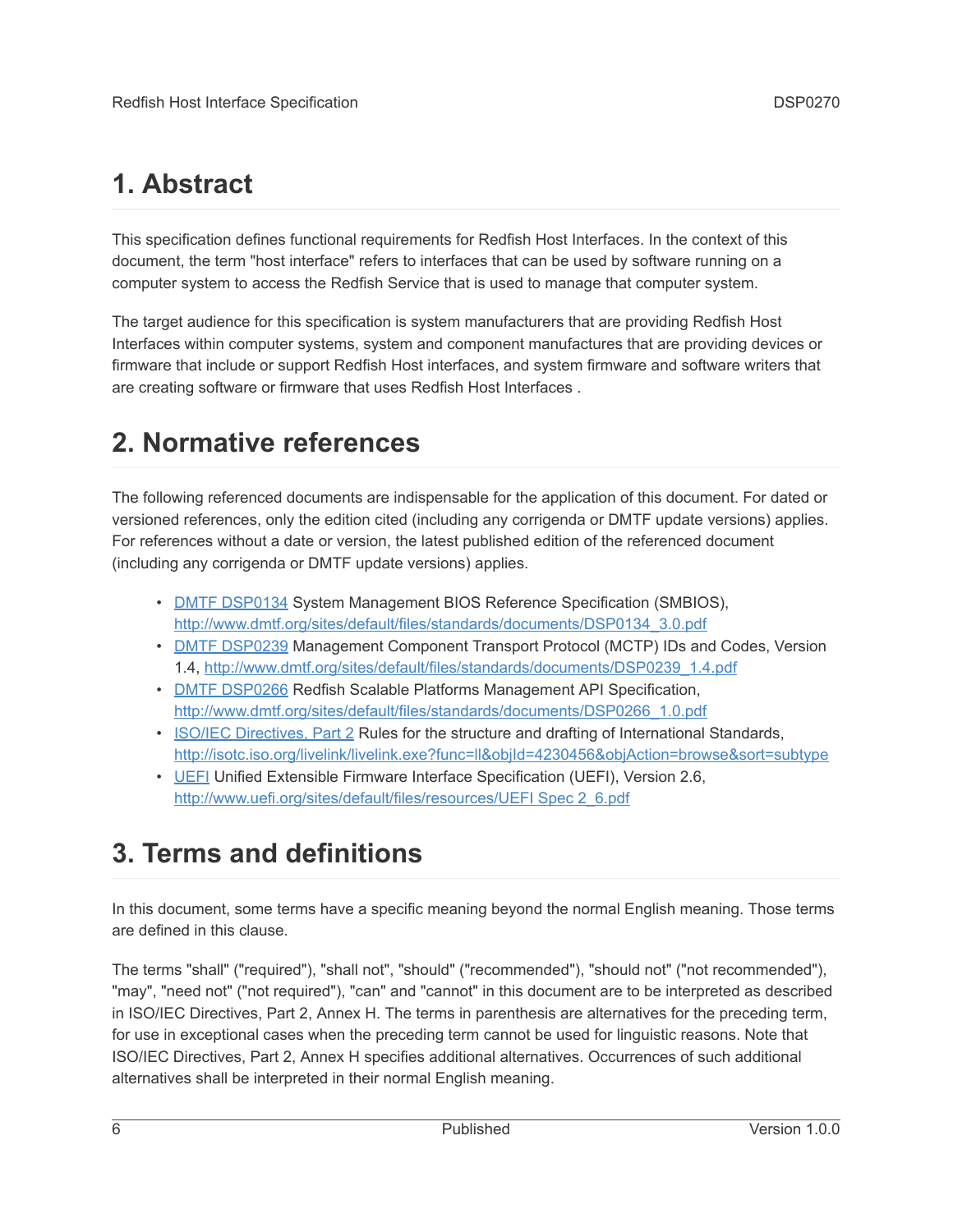The terms "clause", "subclause", "paragraph", and "annex" in this document are to be interpreted as described in ISO/IEC Directives, Part 2, Clause 5.

The terms "normative" and "informative" in this document are to be interpreted as described in ISO/IEC Directives, Part 2, Clause 3. In this document, clauses, subclauses, or annexes labeled "(informative)" do not contain normative content. Notes and examples are always informative elements.

The following additional terms are used in this document.

| Term                                        | <b>Definition</b>                                                                                                                                                                                                                                                  |
|---------------------------------------------|--------------------------------------------------------------------------------------------------------------------------------------------------------------------------------------------------------------------------------------------------------------------|
| Host                                        | The Computer System that is managed by a Redfish Service                                                                                                                                                                                                           |
| Host<br>Software                            | Software running on the Host Computer System, including Operating System and it's<br>Software components (such as drivers or applications), as well as pre-boot software<br>such as UEFI or BIOS drivers and applications.                                         |
| <b>Redfish</b><br>Service                   | Also referred to as the "Service". The collection of functionality that implements the<br>protocols, resources, and functions that deliver the interface defined by the Redfish API<br>specification and its associated behaviors for one or more managed systems. |
| <b>Redfish</b><br>Service<br>Entry<br>Point | Also referred to as "Service Entry Point". The interface through which a particular<br>instance of a Redfish Service is accessed. A Redfish Service may have more than one<br>Service Entry Point.                                                                 |
| <b>Redfish</b><br>Manager                   | Also referred to as "Manager". The entity that manages a Computer System and other<br>peripherals through a Redfish Service.                                                                                                                                       |

## <span id="page-6-0"></span>**4. Symbols and abbreviated terms**

The following additional abbreviations are used in this document.

| Term        | <b>Definition</b>                                                                                                                                                                                                                                                 |
|-------------|-------------------------------------------------------------------------------------------------------------------------------------------------------------------------------------------------------------------------------------------------------------------|
| <b>BIOS</b> | Basic I/O System. Name for system firmware typically used for initialization and<br>launching the boot of an ISA (Industry Standard Architecture), aka 'x86' or 'PC',<br>architecture-based computer system.                                                      |
| <b>BSP</b>  | Board Support Package. Name for system firmware typically used for initialization and<br>launching the boot of Linux in a computer system that uses a non-ISA architecture, but<br>may be used for booting other types of operating systems or run-time software. |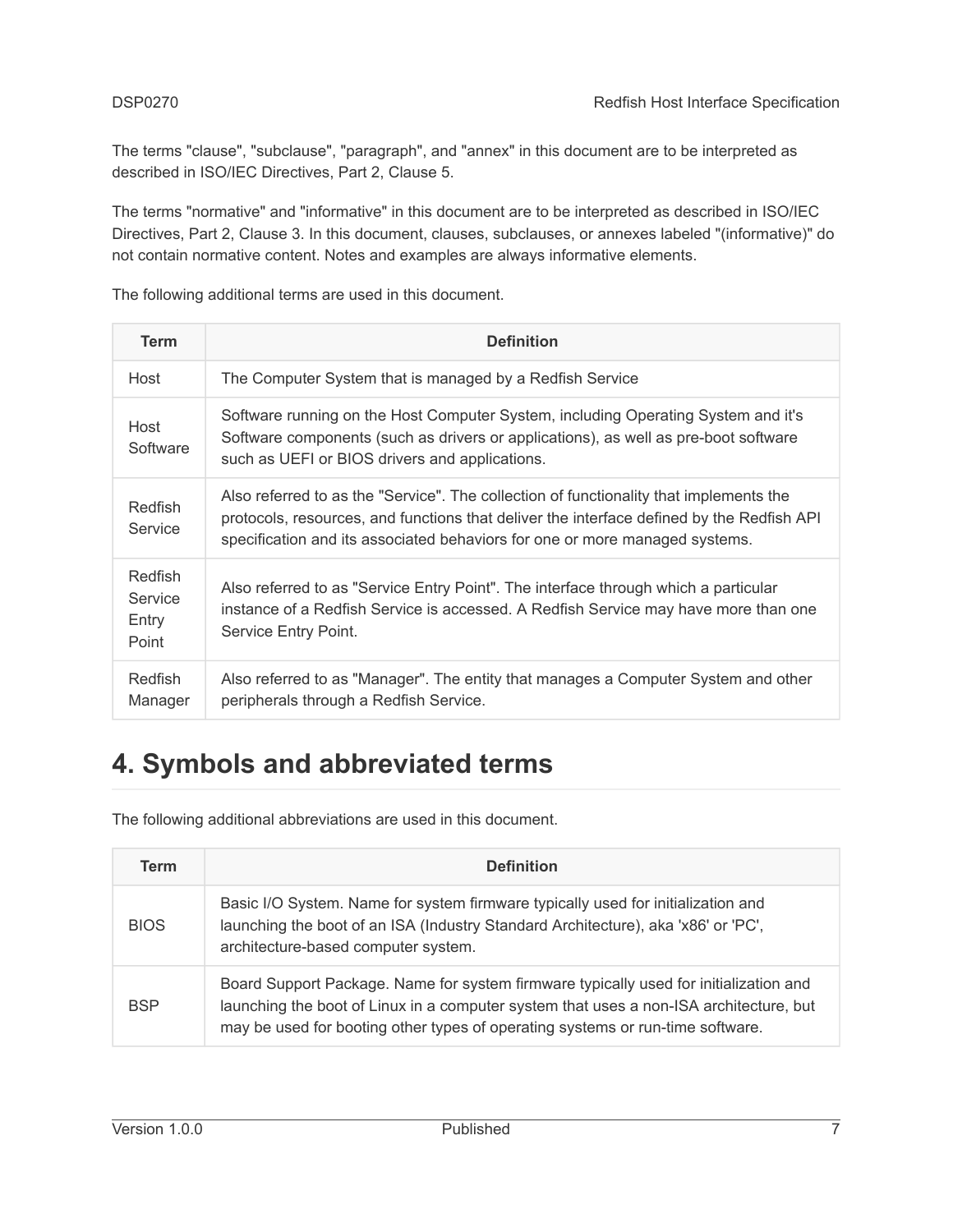| <b>Term</b>   | <b>Definition</b>                                                                                                                                                                                                                                              |
|---------------|----------------------------------------------------------------------------------------------------------------------------------------------------------------------------------------------------------------------------------------------------------------|
| <b>SMBIOS</b> | System Management BIOS. Refers to DSP0134. Defines memory mapped tables,<br>typically implemented by system firmware/BIOS and mapped into system firmware/<br>BIOS memory space, that provide inventory and management information for the<br>computer system. |
| UEFI          | Unified Extensible Firmware Interface. A modern firmware standard that defines the<br>interfaces between hardware and Operating Systems in a Computer System. UEFI is<br>supported on multiple processor architectures, including x86, x64, ia64, and AARCH64. |
| <b>HTTP</b>   | <b>Hypertext Transfer Protocol</b>                                                                                                                                                                                                                             |
| <b>HTTPS</b>  | <b>Hypertext Transfer Protocol over TLS</b>                                                                                                                                                                                                                    |
| IP            | Internet Protocol                                                                                                                                                                                                                                              |
| <b>IPMI</b>   | Intelligent Platform Management Interface                                                                                                                                                                                                                      |
| <b>NIC</b>    | Network Interface Card                                                                                                                                                                                                                                         |
| <b>PCI</b>    | Peripheral Component Interconnect                                                                                                                                                                                                                              |
| PCIe          | <b>PCI Express</b>                                                                                                                                                                                                                                             |
| <b>TCP</b>    | <b>Transmission Control Protocol</b>                                                                                                                                                                                                                           |
| <b>UUID</b>   | Universally Unique Identifier                                                                                                                                                                                                                                  |

# <span id="page-7-0"></span>**5. Introduction**

Redfish is a flexible system management tool that can be successfully applied to various system architectures. One important architecture consists of one or more CPUs assigned to the system application (The Host CPUs) and a separate CPU or CPUs assigned solely to management including publishing the Redfish interface. In many management schemes it is necessary to provide standardized Redfish-based communication between the Host CPU and the Redfish service in the Management unit. This communication is in addition to the Redfish services available via the external network. Implementation of the Redfish Host Interface is optional for the system designer. If provided, this interface may be used in both the pre-boot (firmware) stage and by drivers and applications within the Host Operating system and is designed to be available without use of external networking. This specification provides design details for several methods of Host-to-Manager communication. Additional methods may be added in future revisions of this specification.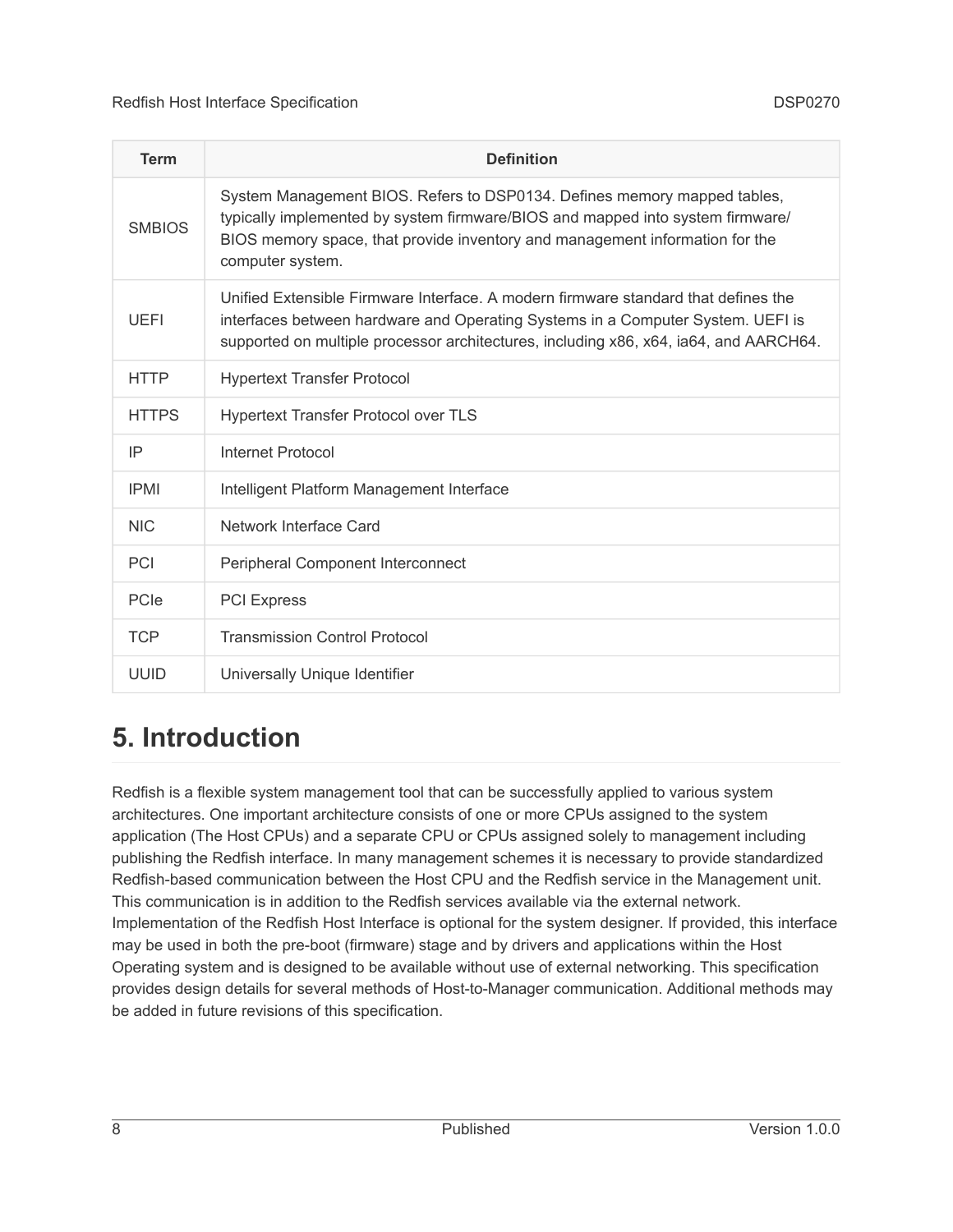# <span id="page-8-0"></span>**6. Scope**

This specification is targeted to system manufacturers that are providing Redfish Host Interfaces within computer systems, system and component manufactures that are providing devices or firmware that include or support Redfish Host interfaces, and system firmware and software writers that are creating software or firmware that uses Redfish Host Interfaces.

The specification covers host accessible physical and logical communication paths and protocols that are used to access the Redfish Service that manages that host.

The specification also defines certain supporting elements in the host, such as SMBIOS extensions, that enable inventory and discovery functions.

The specification does not seek to place specific hardware implementation requirements; however, it does in some cases specify how hardware-specific interfaces are identified for host software (e.g. SMBIOS structures).

The specification defines connectivity between a Redfish Service and a host. Any network routing or other connectivity beyond the Redfish Service or other networks is out of scope.

#### <span id="page-8-1"></span>**6.1. Goals**

The following are the goals for the Redfish Host Interface:

- Implementable with existing management controller technology
- Easily integrated into products
- Host Interface and out-of-band API must be the same (where possible) so that client apps have minimal (if any) change to adapt
- Support authentication, confidentiality, and integrity:
	- Support environments where users do not want to solely rely on host/OS access control mechanisms
	- Provide mechanism to optionally (if configured) pass credentials to an OS Kernel for sensor monitoring (with configurable privilege)
- Support multi-manager to multi-host architectures:
	- Blade system with Chassis Manager as well as sled management controller on each blade, each with a host interface
- Support security requirements with authentication and confidentiality.

## <span id="page-8-2"></span>**7. Protocol details**

A Redfish Host Interface shall support one of the following protocols: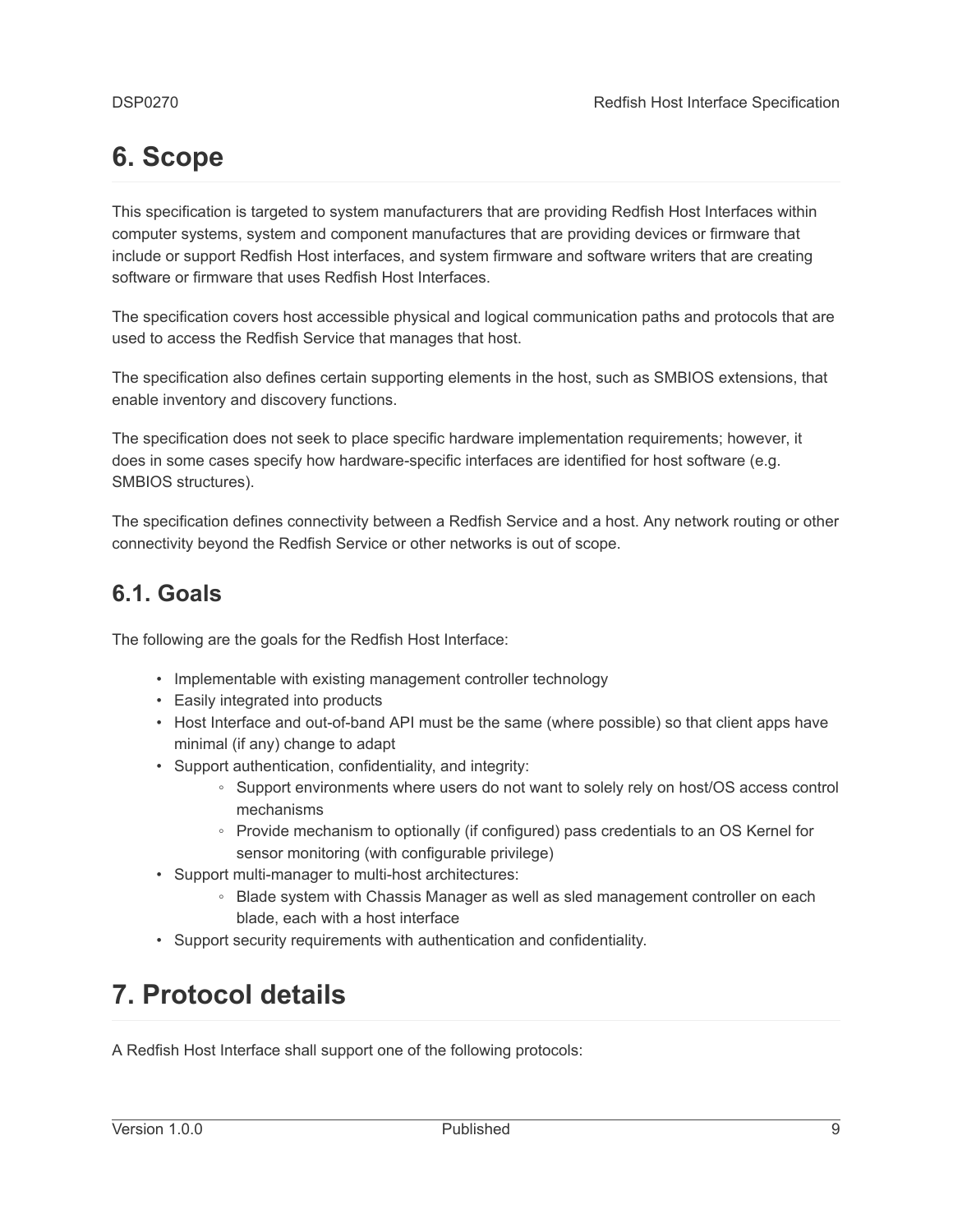• Network HI -- Redfish HTTP requests/responses over a TCP/IP network connection between a Host and Manager

### <span id="page-9-0"></span>**7.1. Network Host Interface Protocol Details**

Implementations that support the "Network Host Interface" protocol shall implement the following requirements:

- Implementations shall provide a TCP/IP network connection that route TCP/IP traffic between a Redfish client executing on the host and the Manager.
- Any link-level driver and interconnect that implements a TCP/IP network connection between the host and manager may be used. Example implementations include:
	- A USB Network Connection between host and manager
	- A host PCIe NIC that connects to a manager NIC
	- A host PCIe NIC that connects to a management LAN that connects to a manager
- Authentication, and privilege authorization equivalent to the out-of-band Redfish API as specified in DSP0266 shall be supported by the implementation when enabled from the manager configuration.
	- Authentication credentials that are valid on the normal out-of-band Redfish network interface shall also be valid on the HI.
	- Implementations may optionally support a configurable AuthNone authentication mode (no authentication required) that can be configured on the manager for use on Host Interface. If implemented, enablement of AuthNone shall be configurable, and the RoleId assumed by AuthNone requests shall be configurable as described by the Redfish schema.
	- In addition to standard credentials, implementations may optionally support autogeneration and delivery of HI-only credentials that may be used by the Firmware or OS to authenticate.
	- If supported, auto-generated host credentials shall be delivered using UEFI-based mechanism described in a later section of this document.
	- The permissions granted to any auto-generated credentials shall be configurable with a defined RoleId assigned.
- Services shall require HTTPS encryption for the Network Host Interface with same requirements as via out-of-band network interfaces:
	- Session Login POSTs shall use HTTPS
	- Patches that contain sensitive data shall use HTTPS
	- Basic Auth requests shall require HTTPS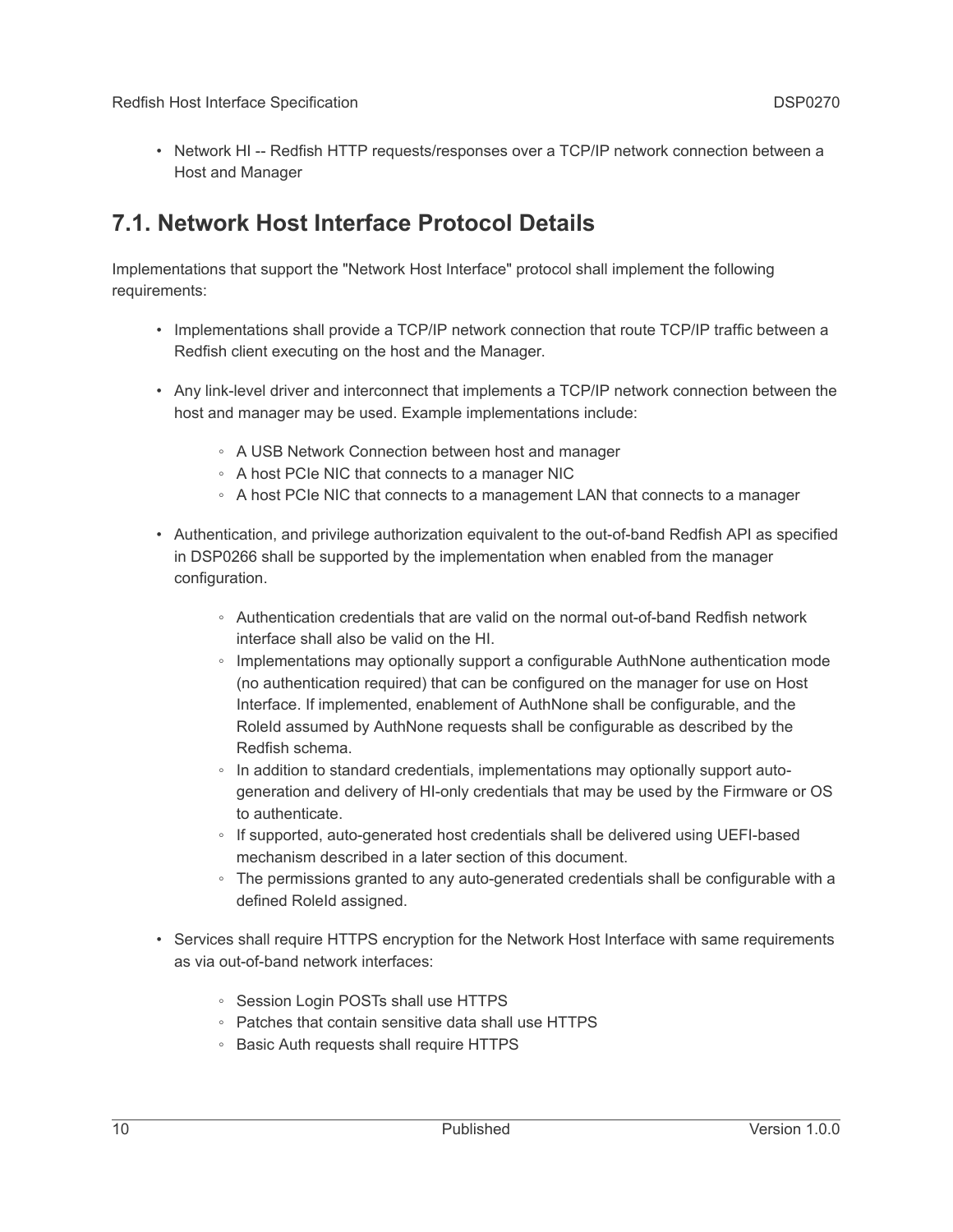- Implementations that support SMBIOS shall provide an SMBIOS Type 42 structure that describes each host interface as defined by the [SMBIOS](#page-5-3) standard and the [SMBIOS Support](#page-10-0) clause of this document.
- Implementations that support automatically generating and sending credentials to the host OS kernel and/or firmware using UEFI runtime variables shall be implemented as defined within the [Kernel Authentication](#page-14-0) clause of this document..
	- If the Kernel Authentication Interface is implemented, the Redfish services shall implement a configuration option that allows customers to disable the Kernel Authentication as described by the Redfish schema.
	- If the Kernel Authentication Interface is implemented, the Redfish service shall implement a configurable role for the Kernel Authentication Interface as described by the Redfish schema.

## <span id="page-10-0"></span>**8. SMBIOS Support**

Information in the SMBIOS structure shall allow host software to discover the Redfish Service Entry Point supported and to initialize the host-side driver stack.

For Network Host interfaces, the mechanism that clients should use to discover/obtain the Redfish Service Entry Point IP address shall also be described in the structure.

#### <span id="page-10-1"></span>**8.1. SMBIOS Type 42 Struct General Layout**

```
--------------------------
Type 42 Header
--------------------------
Interface Specific Data
  - Device Description
  - (1 of 3 types)
--------------------------
  Protocol Record Header
--------------------------
  - Protocol Specific Data
--------------------------
```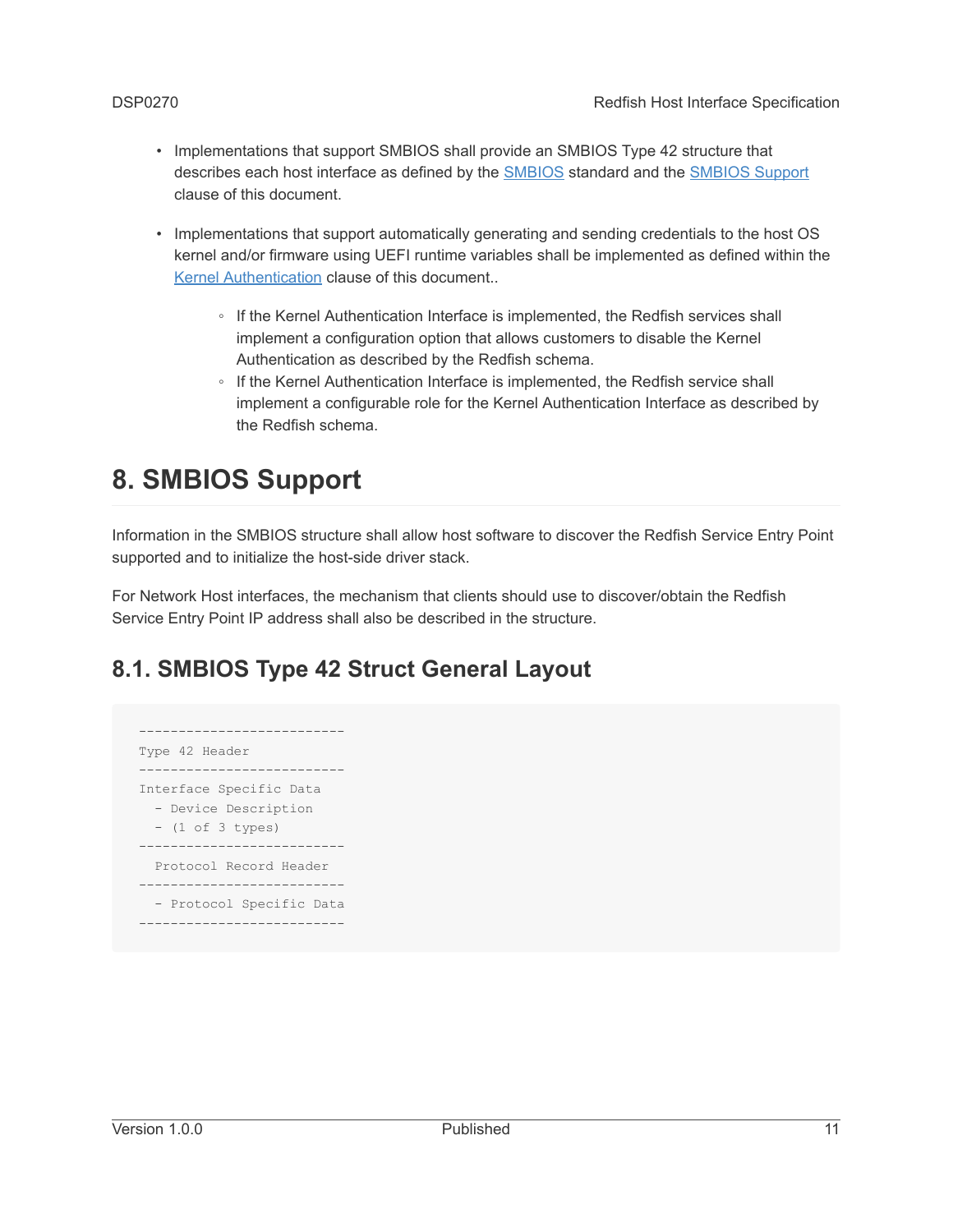## <span id="page-11-0"></span>**8.2. Table-1: SMBIOS Type 42 Struct Definition for Redfish Host Interfaces**

The following describes the SMBIOS Management Controller Host Interface (Type 42) structure. Offset 00h-04h is the Type 42 Header. Starting at Offset 05h is the Interface-specific Data.

| <b>Offset</b> | <b>Name</b>                              | Length            | Value  | <b>Description</b>                                                                                          |
|---------------|------------------------------------------|-------------------|--------|-------------------------------------------------------------------------------------------------------------|
| 00h           | <b>Type</b>                              | <b>BYTE</b>       | 42     | Management Controller Host Interface<br>structure indicator                                                 |
| 01h           | Length                                   | <b>BYTE</b>       | Varies | Length of the structure, a minimum of 09h                                                                   |
| 02h           | Handle                                   | <b>WORD</b>       | Varies |                                                                                                             |
| 04h           | Interface Type                           | <b>BYTE</b>       | Varies | Management Controller Interface Type.<br>--Network Host Interface $=$ 40h                                   |
| 05h           | Interface<br>Specific Data<br>Length (n) | <b>BYTE</b>       | Varies | Interface-specific Data as specified by the<br>Interface type.<br>if 0, there is no Interface specific data |
| 06h           | Interface<br>Specific data               | n<br><b>BYTEs</b> | Varies | Defined by Interface Type. See Table-2<br>below.                                                            |
| $06h+n$       | Protocol count                           | <b>BYTE</b>       | Varies | number of protocols defined for the host<br>interface (typically 1)                                         |
| $07h+n$       | Protocol<br>Records                      | m<br><b>Bytes</b> | Varies | Include a Protocol Record for each protocol<br>supported. See Table-4 below record format                   |

## <span id="page-11-1"></span>**8.3. Table-2: Interface Specific Data (for Interface Type 40h)**

Interface Specific Data starts at offset 06h of the SMBIOS Type 42 struct. This table defines the Interface Specific data for Interface Type 40h. There are 3 types of Device Descriptor3 defined (see Table-3), however only 1 may be used in specific Tape 42 table.

| <b>Offset</b> | <b>Name</b> | Length      | <b>Value</b> | <b>Description</b>                                                                                    |
|---------------|-------------|-------------|--------------|-------------------------------------------------------------------------------------------------------|
|               | Device Type | <b>BYTE</b> | Enum         | USB Network Interface=02h,<br>PCI/PCIe Network Interface=03h,<br>OEM=80h-FFh<br>other values reserved |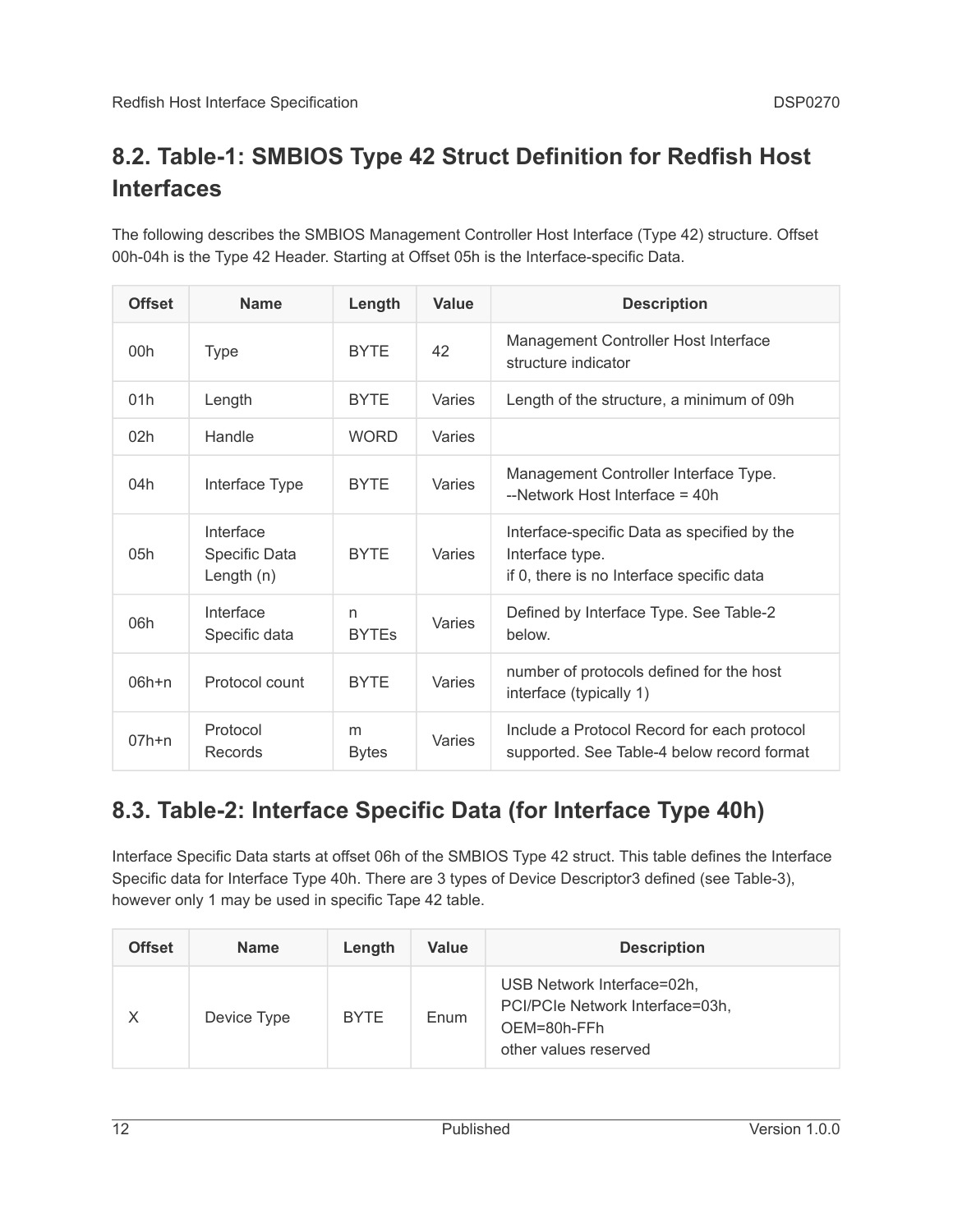| <b>Offset</b> | <b>Name</b>                  | Length                | Value  | <b>Description</b>                                                      |
|---------------|------------------------------|-----------------------|--------|-------------------------------------------------------------------------|
| $X+1$         | Device<br><b>Descriptors</b> | $n-1$<br><b>Bytes</b> | Varies | Device descriptor data formated based on<br>Device Type.<br>See Table-3 |

### <span id="page-12-0"></span>**8.4. Table-3: Device Descriptor Data**

The following table defines the specific Device Descriptor data (referenced in Table-2) for each defined Device Type:

| <b>Device Type</b><br>enum value | <b>Device Type</b><br><b>Name</b>    | Length  | Value  | <b>Description</b>                                                                                                                                                                           |
|----------------------------------|--------------------------------------|---------|--------|----------------------------------------------------------------------------------------------------------------------------------------------------------------------------------------------|
| 02h                              | <b>USB Network</b><br>Interface      | Varies  | Varies | Device Descriptors for USB<br>Device Type:<br>-idVendor(2-bytes),<br>-idProduct(2-bytes),<br>-iSerialNumber:<br>--- bLength(1-Byte),<br>--- bDescriptorType(1-Byte),<br>--- bString(Varies)) |
| 03h                              | <b>PCI/PCIe Network</b><br>Interface | 8-Bytes | Varies | Device Descriptors for PCI/PCIe<br>Device Type:<br>-VendorID(2-Bytes),<br>-DeviceID(2-Bytes),<br>Subsystem_Vendor_ID(2-bytes),<br>-Subsystem_ID(2-bytes)                                     |
| 80h-FFh                          | <b>OEM</b>                           | Varies  | Varies | Device Descriptors for OEM<br>Device Type:<br>-vendor_IANA(4-bytes),<br>-OEM defined data                                                                                                    |

## <span id="page-12-1"></span>**8.5. Table-4: Protocol Records Data format:**

The following table defines the general Protocol Record layout specific data for Redfish Over IP protocol follows: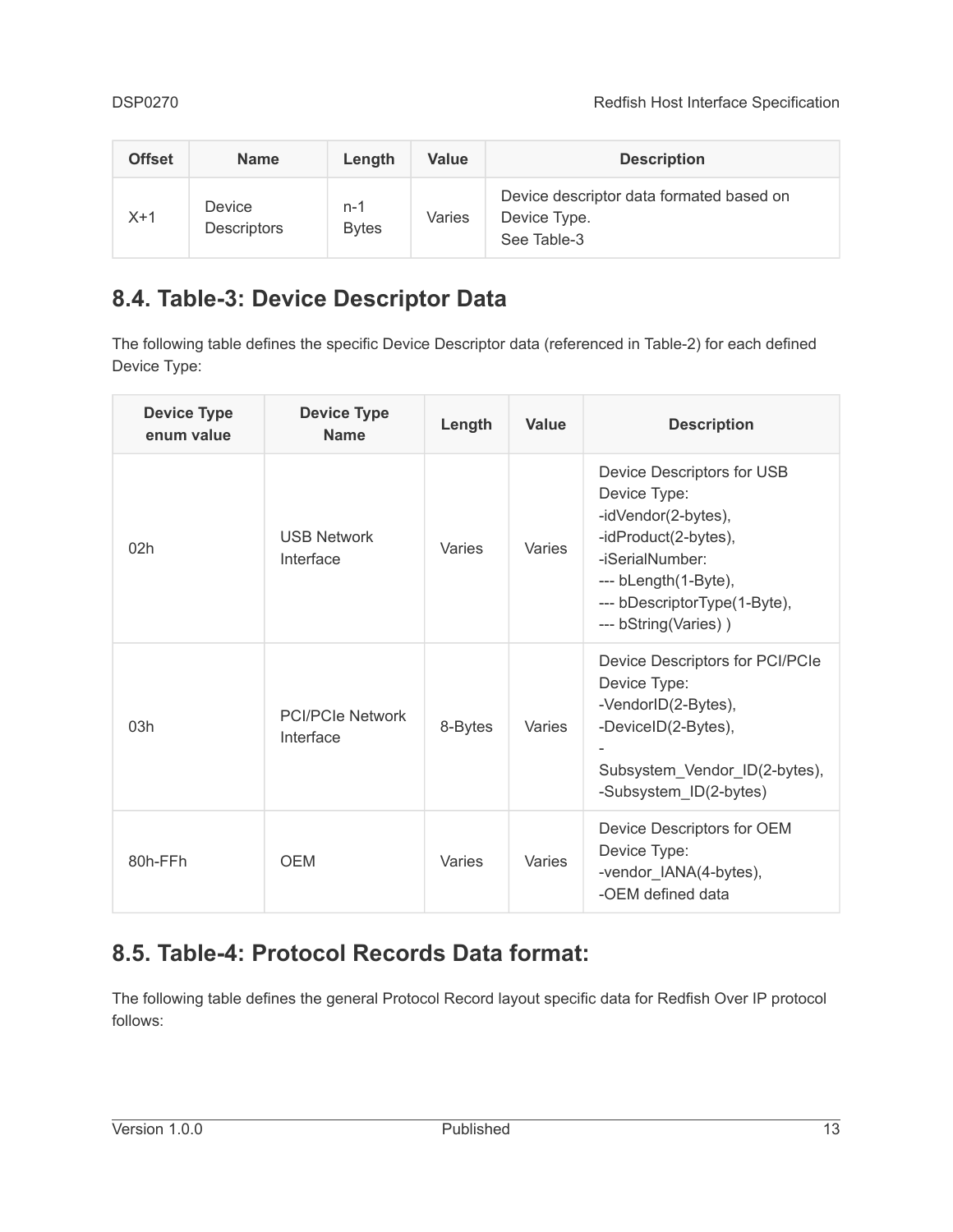| <b>Offset</b> | <b>Name</b>                      | Length            | Value  | <b>Description</b>                                                          |
|---------------|----------------------------------|-------------------|--------|-----------------------------------------------------------------------------|
| X             | Protocol Identifier              | <b>BYTE</b>       | Varies | The protocol identifier<br>--"Redfish over $IP" = 04h$                      |
| $X+1$         | Length                           | <b>BYTE</b>       | varies | length of protocol specific data for Redfish<br>Over IP protocol            |
| $X+2$         | Protocol specific<br>record data | р<br><b>Bytes</b> | Varies | Defined by protocol.<br>See Table-5 below for "Redfish over IP"<br>protocol |

## <span id="page-13-0"></span>**8.6. Table-5: "Redfish Over IP" Protocol-specific Record Data**

| The following table defines the protocol-specific data for the "Redfish Over IP" protocol: |  |
|--------------------------------------------------------------------------------------------|--|
|--------------------------------------------------------------------------------------------|--|

| <b>Offset</b> | <b>Name</b>                                 | Length              | <b>Value</b> | <b>Description</b>                                                                                           |
|---------------|---------------------------------------------|---------------------|--------------|--------------------------------------------------------------------------------------------------------------|
| $X+0$         | Service UUID                                | 16BYTE <sub>s</sub> | Varies       | same as Redfish Service UUID in<br>Redfish Service Root resource                                             |
| $X+16$        | Host IP Assignment<br><b>Type</b>           | <b>BYTE</b>         | Enum         | Unknown=00h,<br>Static=01h,<br>DHCP=02h,<br>AutoConfigure=03h,<br>HostSelected=04h,<br>other values reserved |
| $X+17$        | Host IP Address<br>Format                   | <b>BYTE</b>         | Enum         | Unknown=00h,<br>$lpv4=01h,$<br>$Ipv6=02h,$<br>other values reserved                                          |
| $X+18$        | Host IP Address                             | 16BYTE              | Varies       | Used for Static and AutoConfigure.<br>For IPV4, use the first 4 Bytes and zero<br>fill the remaining bytes.  |
| $X + 34$      | Host IP Mask                                | 16BYTE              | Varies       | Used for Static and AutoConfigure.<br>For IPV4, use the first 4 Bytes and zero<br>fill the remaining bytes.  |
| $X+50$        | <b>Redfish Service IP</b><br>Discovery Type | <b>BYTE</b>         | Enum         | Unknown=00h,<br>Static=01h,<br>DHCP=02h,                                                                     |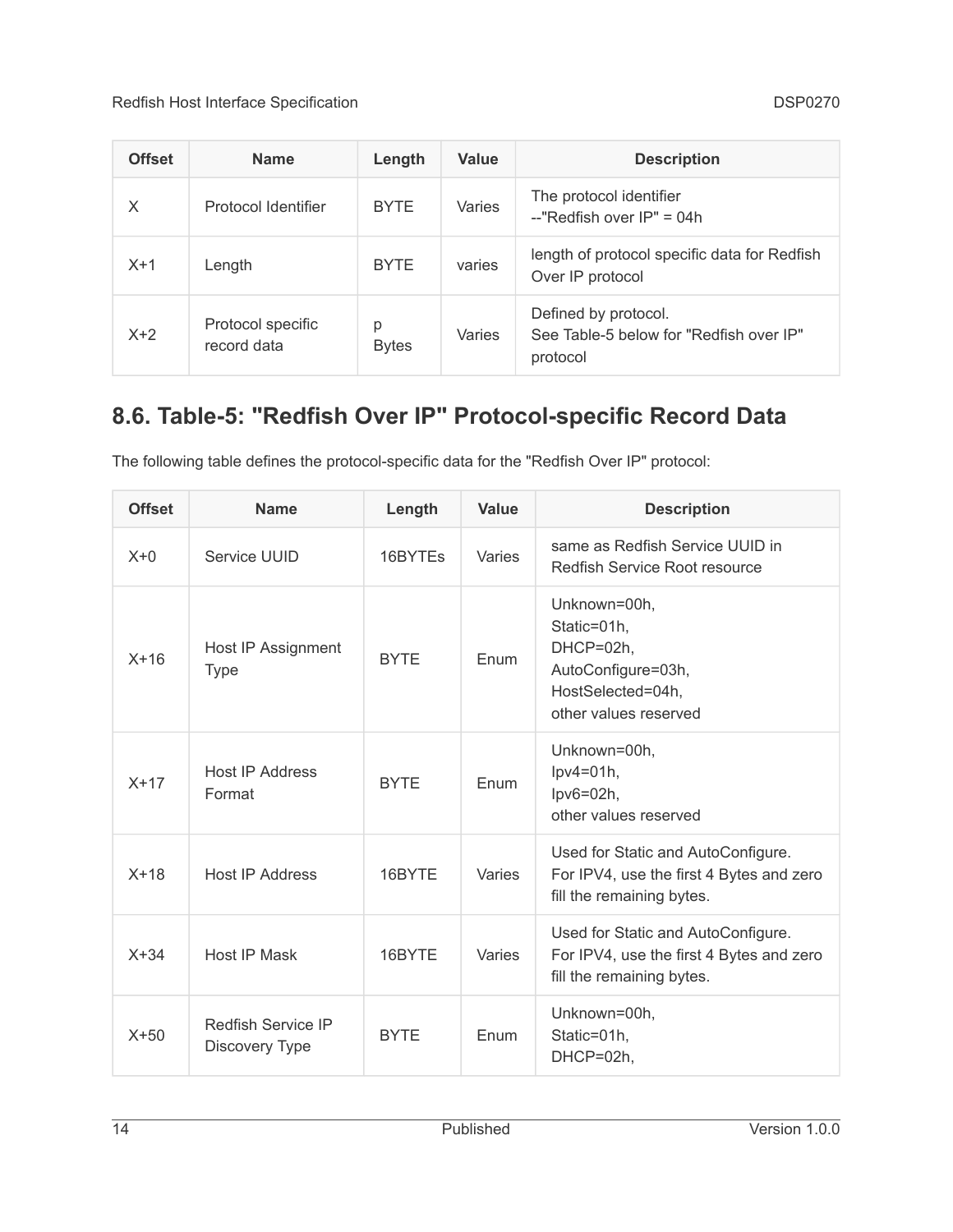| <b>Offset</b> | <b>Name</b>                                 | Length       | <b>Value</b> | <b>Description</b>                                                                                          |
|---------------|---------------------------------------------|--------------|--------------|-------------------------------------------------------------------------------------------------------------|
|               |                                             |              |              | AutoConfigure=03h,<br>HostSelected=04h,<br>other values reserved                                            |
| $X+51$        | Redfish Service IP<br><b>Address Format</b> | <b>BYTE</b>  | Enum         | Unknown=00h,<br>$lpv4=01h,$<br>lpv6=02h,<br>other values reserved                                           |
| $X+52$        | Redfish Service IP<br>Address               | 16BYTE       | Varies       | Used for Static and AutoConfigure.<br>For IPV4, use the first 4 Bytes and zero<br>fill the remaining bytes. |
| $X+68$        | Redfish Service IP<br>Mask                  | 16BYTE       | Varies       | Used for Static and AutoConfigure.<br>For IPV4, use the first 4 Bytes and zero<br>fill the remaining bytes. |
| $X+84$        | <b>Redfish Service IP</b><br>Port           | <b>WORD</b>  | Varies       | Used for Static and AutoConfigure.                                                                          |
| $X+86$        | <b>Redfish Service</b><br><b>VLAN ID</b>    | <b>DWORD</b> | Varies       | Used for Static and AutoConfigure.                                                                          |
| $X + 90$      | <b>Redfish Service</b><br>Hostname Length   | <b>BYTE</b>  | Varies       | length of the following hostname string                                                                     |
| $X+91$        | <b>Redfish Service</b><br>Hostname          | varies       | Varies       | hostname of Redfish Service                                                                                 |

## <span id="page-14-0"></span>**9. Delivery of Kernel Authentication Information via UEFI Runtime Variables**

This section defines an optional mechanism for automatically generating and sending credentials to the host OS kernel and/or firmware using UEFI runtime variables. Services that implement the kernel authentication mechanism shall comply with the following sub-sections: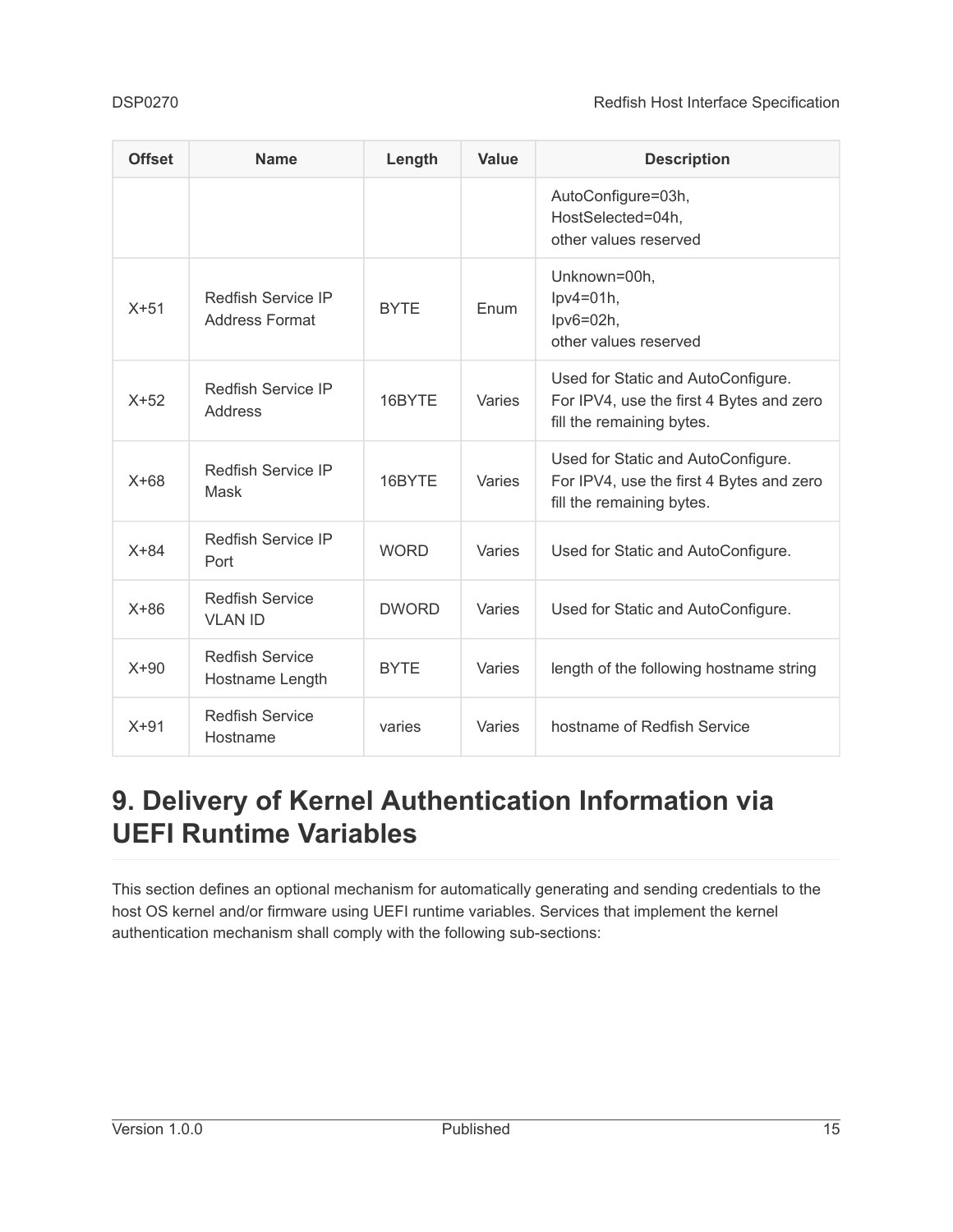## <span id="page-15-0"></span>**9.1. Credential Generation and Management for Use by Firmware and OS kernel**

Opening a Redfish session on the Host Interface may accomplished by use of any authorized Redfish credentials consisting of valid username and password. However in some situations it may be difficult to pre-provision the system with valid Redfish credentials for use by OS and Firmware clients of Redfish. Examples of this include (a) early provisioning of new systems and (b) systems where firmware does not have secure storage to hide the credentials.

To provide for situations of this type, systems supporting the Redfish service may optionally be configured to provide temporary logon credentials for use by Firmware Pre-boot elements and/or OS. If implemented, the credentials shall be implemented following the following requirements:

- The credentials shall be auto-generated by the Redfish Service and provided to firmware and OS using the UEFI variable interface variables described herein at the initiation of each system boot.
- The generation of both Firmware and OS credentials shall be user-configurable with the option to disable or enable generation of the credentials separately for both Firmware and OS kernel.
- The permissions of the resulting session shall be configurable through Manager configuration as described by the Redfish schema.
- The supplied credentials shall be in the form of a user id and password -- both auto-generated by the Redfish Service.
- Only one session using these auto-generated credentials shall be allowed at a time.
- The session associated with the auto-generated credentials shall not timeout or expire.
- The Redfish service may close the session if it resets or for other policy reasons in which case the host may re-open the session using the same credentials.
- Any open session started with firmware credentials shall be closed and the credentials invalidated at UEFI ExitBootServices() event.
- Any open session started with OS credentials shall be closed and new credential passwords generated when host restart is detected by manager.
- The Firmware Credentials shall be made available for any agent or driver that operates within the UEFI pre-boot prior to ExitBootServices() call. This may include local system ROM firmware or utility firmware applications downloaded from external sources.

## <span id="page-15-1"></span>**9.2. Security Considerations for Protecting Auto-generated Credentials**

It is recommended that system designers protect the credentials from unauthorized access. The use of UEFI Secure Boot to protect access to credentials is recommended. Because of the difficulty of defining a security procedure for Legacy-booting OS, delivery of credentials to Legacy OS is not described by this specification and any Legacy OS support for this feature is OEM specific.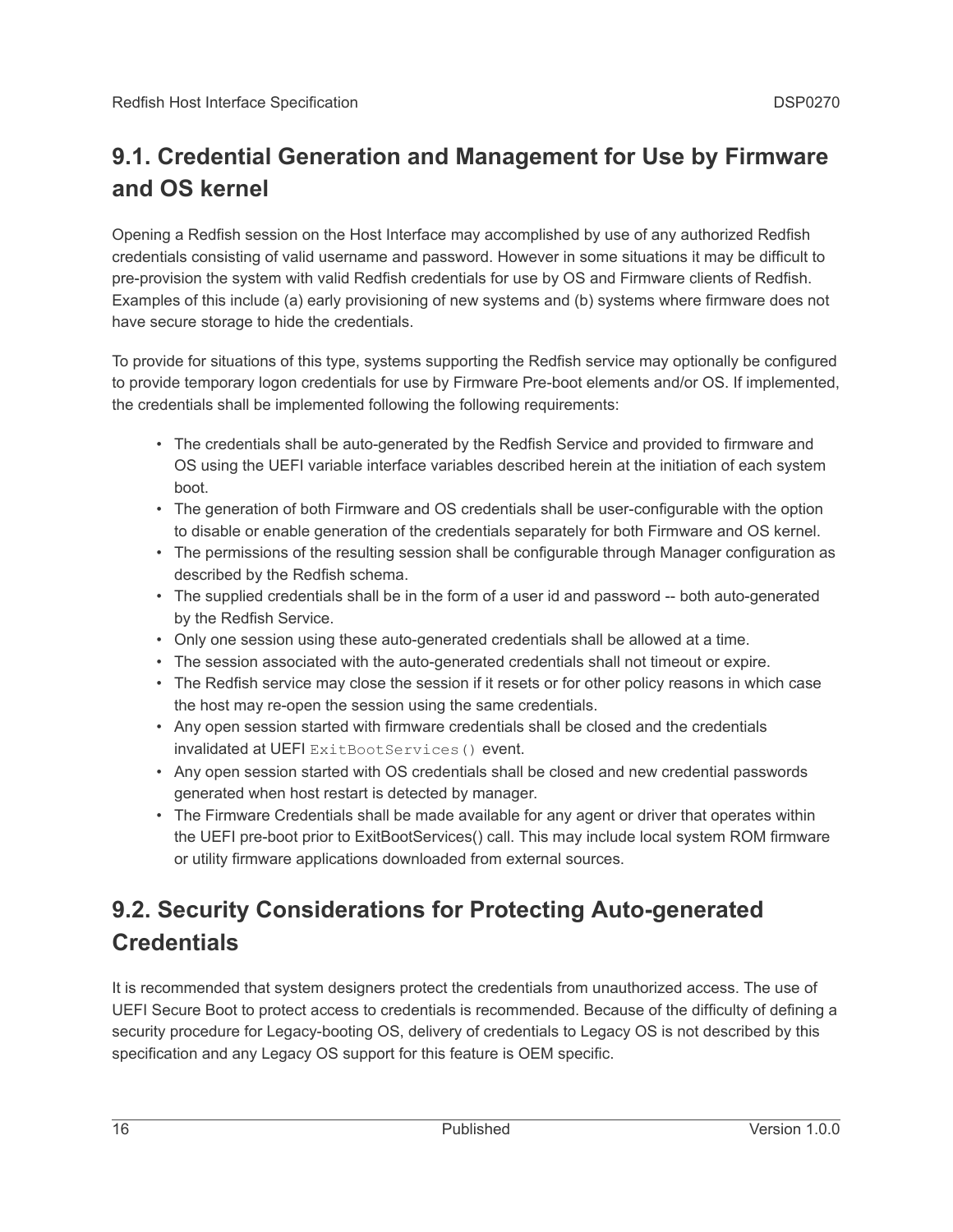The system OS is provided with a method of disabling further retrieval of the credentials after initial authorized retrieval. System designers are encouraged to implement such a scheme of retrieve, store, and disable to avoid unauthorized reading of the credential variables

#### <span id="page-16-0"></span>**9.3. UEFI Implementation**

Implementations that present host interface for use by system firmware and OS shall use the UEFI Variables defined in this section to deliver credentials for the host interface.

The design of this delivery mechanism is compatible with any UEFI version starting with 2.3.1. Please refer to the specifications available at www.uefi.org for details on using the UEFI variable calls described here

#### <span id="page-16-1"></span>**9.3.1. Prototype**

```
#define EFI REDFISH INFORMATION GUID \
   {0x16faa37e, 0x4b6a, 0x4891, {0x90, 0x28, 0x24, 0x2d, 0xe6, 0x5a, 0x3b, 0x70 }}
#define EFI_REDFISH_INFORMATION_INDICATIONS L"RedfishIndications"
#define EFI_REDFISH_INFORMATION FW CREDENTIALS L"RedfishFWCredentials"
#define EFI_REDFISH_INFORMATION_OS_CREDENTIALS L"RedfishOSCredentials"
```
#### <span id="page-16-2"></span>**9.3.2. Related Definitions**

#define EFI\_REDFISH\_INDICATIONS\_FW\_CREDENTIALS 0x000000011 #define EFI\_REDFISH\_INDICATIONS\_OS\_CREDENTIALS 0x00000002

#### <span id="page-16-3"></span>**9.3.3. Description**

This GUID and these variable names are used when calling the UEFI Runtime Service GetVariable(). See UEFI specification for details on use of this interface. As described below, the SetVariable() interface can be used to disable further access to the credential information.

The variables defined in this section have the following attributes:

- EFI REDFISH INFORMATION INDICATIONS and EFI\_REDFISH\_INFORMATION\_OS\_CREDENTIALS have attributes EFI\_VARIABLE\_BOOTSERVICE\_ACCESS and EFI\_VARIABLE\_RUNTIME\_ACCESS.
- EFI\_REDFISH\_INFORMATION\_FW\_CREDENTIALS has attribute EFI\_VARIABLE\_BOOTSERVICE\_ACCESS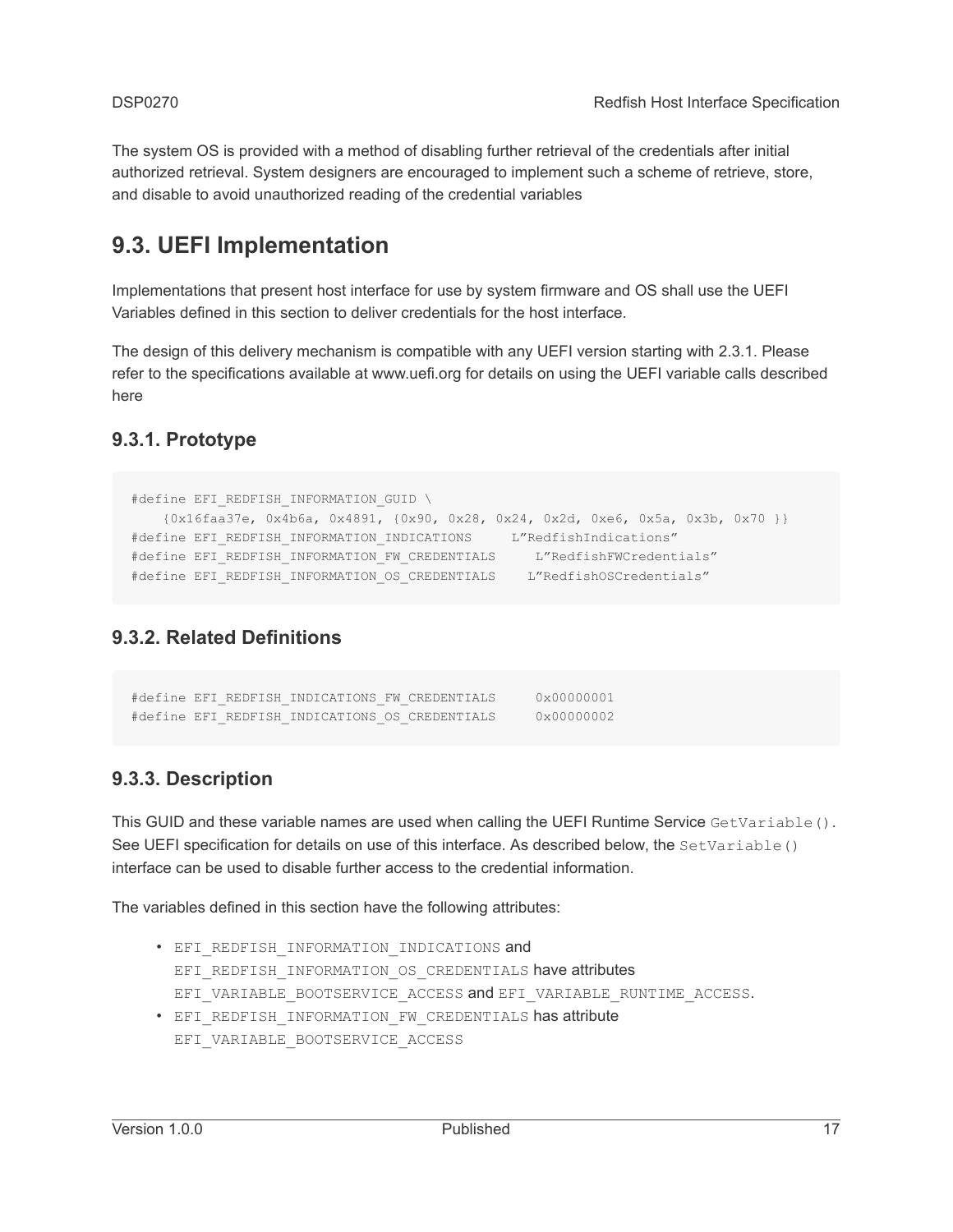The variable EFI\_REDFISH\_INFORMATION\_INDICATIONS shall return a 32-bit value, and provides information if any credentials are provided for host software use. The bits defined with this variable shall be interpreted as follows:

- If EFI\_REDFISH\_ INDICATIONS\_FW\_CREDENTIALS bit is 1, the Redfish host interface is configured to provide credentials for use by system firmware.
- If EFI REDFISH INDICATIONS OS CREDENTIALS bit is 1, the Redfish host interface is configured to provide a credentials for use by system OS.
- All other bits in EFI\_REDFISH\_ INDICATIONS\_HOST\_IF are reserved.

When the Redfish implementation provides credentials for firmware use, the variable EFI\_REDFISH\_INFORMATION\_FW\_CREDENTIALS shall contain a UTF-8 character array formatted as described in the next section. If this session is not available as defined by current system policy, this variable shall return EFI\_NOT\_FOUND.

When the Redfish implementation provides a credentials for OS use, the variable EFI\_REDFISH\_INFORMATION\_OS\_CREDENTIALS a UTF-8 character array formatted as described in the next section. If these credentials are not available as defined by current system policy, this variable shall return EFI\_NOT\_FOUND.

The password contained in these variables shall be recalculated so as to be unique and not easily predicted on each boot.

If the variables EFI\_REDFISH\_INFORMATION\_FW\_CREDENTIALS or

EFI\_REDFISH\_INFORMATION\_OS\_CREDENTIALS are accessed using the SetVariable() function with a *DataSize* of zero, the variable contents shall be hidden until the next system restart and not be available for retrieval by future GetVariable() calls. After such SetVariable() access any GetVariable() attempt shall return EFI\_NOT\_FOUND error. Calls to SetVariable() with non-zero *DataSize* shall be processed as if *DataSize* is zero

#### <span id="page-17-0"></span>**9.3.4. Variable Format**

The UEFI variables for delivery of temporary credentials shall contain an array of UTF-8 characters in the format Username:Password where the : character shall act as separator. The final byte of the array shall be 0x00 as terminator and the size of the variable shall be length of Username plus length of Password plus 2. Characters shall be chosen from the set elsewhere defined as legal for Redfish Username and Password and neither field may contain the : character.

For convenience when identifying the auto-generated credentials when active and for the purpose of editing permissions, the following Username strings shall be used: